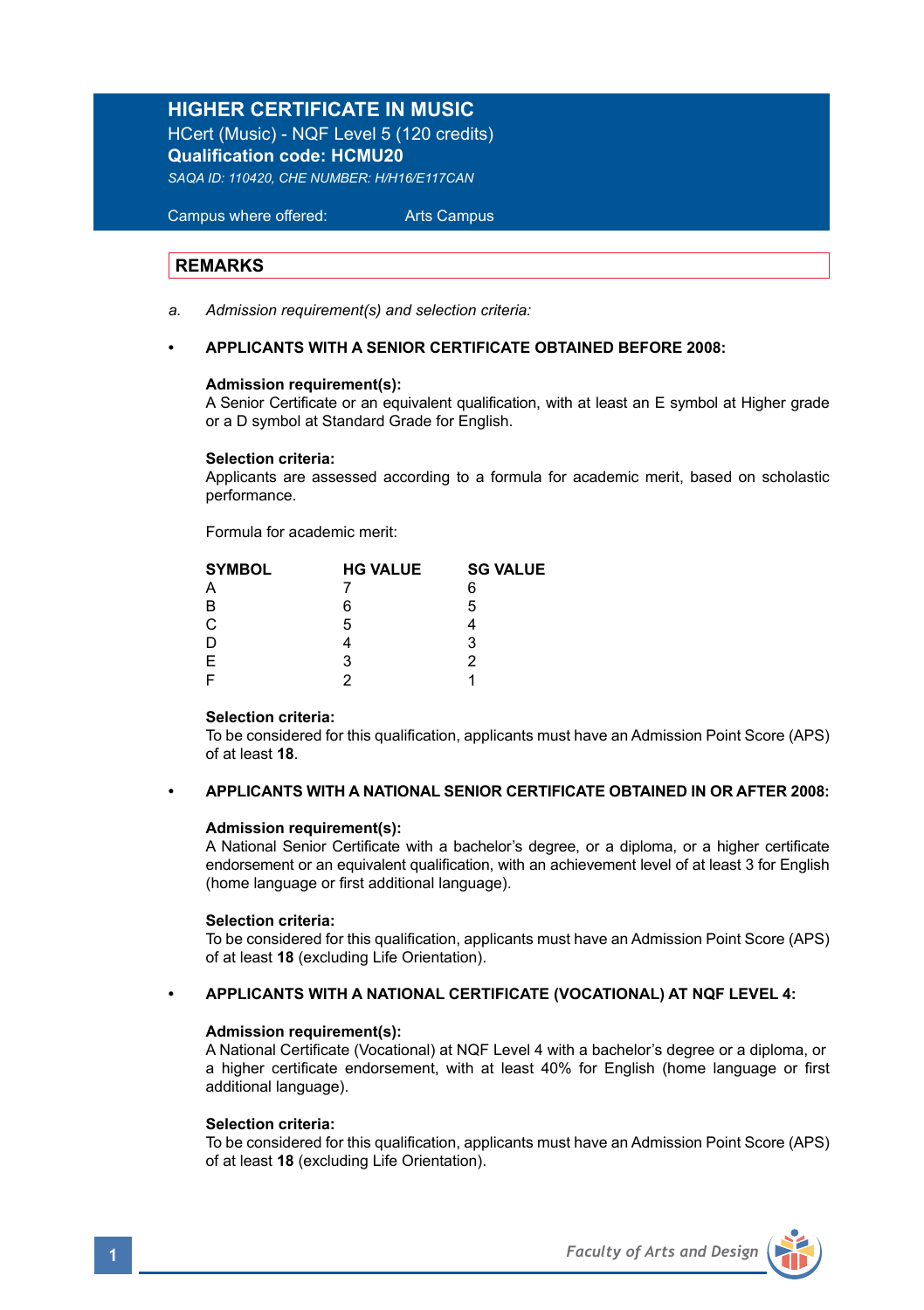*b. Assessment procedure(s):*

Admission is subject to an evaluation. Applicants who comply with the minimum requirements will be required to -

- Perform an audition (either vocal or on their instrument of choice); and
- Attend an interview.

Acceptance is subject to available capacity according to the Student Enrolment Plan (SEP). Once a programme is full, a waiting list will be in place to provide an opportunity for applicants to fill places of those who did not register on time. Applicants will be informed of their status per official letter from the Office of the Registrar, alternatively, they can check their application status on the TUT website, www.tut.ac.za.

- *c. Recognition of Prior Learning (RPL), equivalence and status:* See Chapter 30 of Students' Rules and Regulations.
- *d. Intake for the qualification:* January only.
- *e. Presentation:* Day classes.
- *f. Minimum duration:* One year.
- *g. Exclusion and readmission:* See Chapter 2 of Students' Rules and Regulations.

# **CURRICULUM**

## **ATTENDANCE**

| CODE                                 | <b>MODULE</b>                                                | <b>NOF-L</b> | <b>CREDIT</b> |  |
|--------------------------------------|--------------------------------------------------------------|--------------|---------------|--|
| <b>ATR105C</b><br><b>FTM105C</b>     | Aural Training<br>Foundational Theory and<br>Music Notation  | (5)<br>(5)   | (10)<br>(20)  |  |
| GLW105C<br><b>PMC105C</b>            | Group Laboratory Work<br><b>Practical Music</b>              | (5)<br>(5)   | (20)<br>(40)  |  |
| <b>FIRST SEMESTER</b>                |                                                              |              |               |  |
| <b>BAE115C</b><br><b>ETI115C</b>     | Basic Academic English<br>Elementary Theory of<br>Instrument | (5)<br>(5)   | (10)<br>(10)  |  |
| <b>SECOND SEMESTER</b>               |                                                              |              |               |  |
| Any two of the following modules:    |                                                              |              |               |  |
| <b>EDA115C</b>                       | Elementary Development of<br>Music Through the Ages          | (5)          | (5)           |  |
| JZ1115C                              | Jazz Improvisation                                           | (5)          | (5)           |  |
| <b>PMS115C</b>                       | Practical Music - Alternative<br>Practical Study             | (5)          | (5)           |  |
| TOTAL CREDITS FOR THE QUALIFICATION: |                                                              |              |               |  |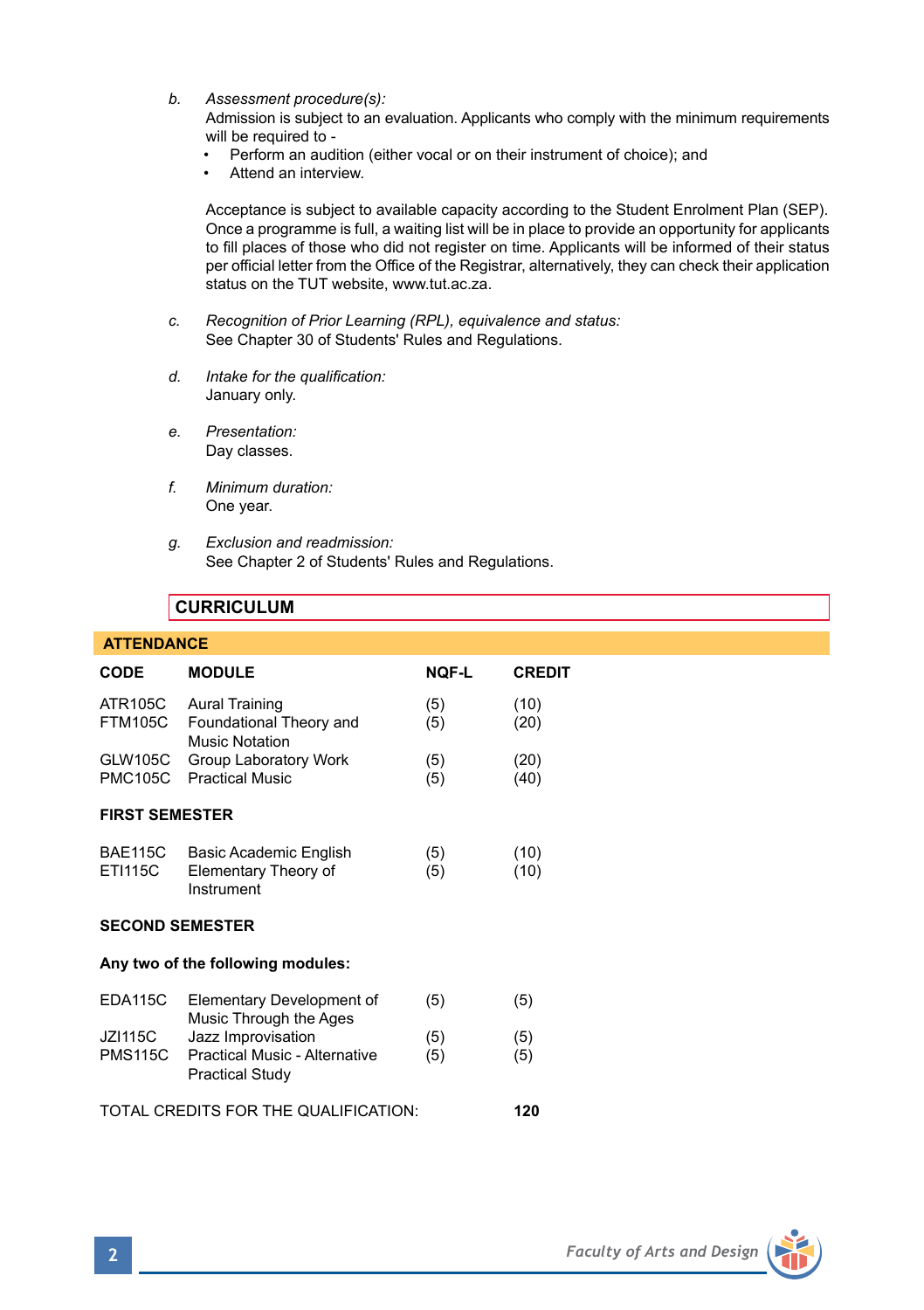# **MODULE INFORMATION (OVERVIEW OF SYLLABUS)**

The syllabus content is subject to change to accommodate industry changes. Please note that a more detailed syllabus is available at the department or in the study guide that is applicable to a particular module. At time of publication, the syllabus content was defined as follows:

## **A**

#### **AURAL TRAINING (ATR105C) PRACTICAL EXAMINATION**  *(Module custodian: Department of Performing Arts)*

Students are empowered with aural skills and an acute aural perception applicable to his/her musical art are developed. This will include the recognition of musical intervals, triads, modes, scales, harmonic sequences and variations in timbre. (Total notional time: 100 hours)

# **B**

#### **BASIC ACADEMIC ENGLISH (BAE115C) PRACTICAL EXAMINATION**  *(Module custodian: Department of Performing Arts)*

Students' communication skills and accuracy in English are improved through both oral and written communication. Further, focus is placed on appropriate communication skills in order to interact with terminology within context and practice of the music industry in general. (Total notional time: 100 hours)

# **E**

## **ELEMENTARY DEVELOPMENT OF MUSIC THROUGH THE AGES (EDA115C) 1 X 3-HOUR PAPER** *(Module custodian: Department of Performing Arts)*

Students are equipped with rudimentary knowledge and skill in the development of music through the ages. The module explores the features of vocal and instrumental music from the Classical Greek era, through the Mediaeval, Renaissance, Baroque, Classical, Romantic and Modern style periods in Western Civilisation. (Total notional time: 50 hours)

# **ELEMENTARY THEORY OF INSTRUMENT (ETI115C) 1 X 3-HOUR PAPER**

## *(Module custodian: Department of Performing Arts)*

Knowledge of the features, functionality and characteristics of the student's chosen instrument and the complete consorts thereof. The student gains an understanding of the key terms, concepts, facts and general principles of acquiring comprehensive knowledge of the appropriate instrument(s). (Total notional time: 100 hours)

# **F**

## **FOUNDATIONAL THEORY AND MUSIC NOTATION (FTM105C) 1 X 3-HOUR PAPER** *(Module custodian: Department of Performing Arts)*

An introduction to the rudimentary theoretical elements of music necessary to study and understand musical composition and interpretation. Music theory studies the construction of music through the elementary building blocks of sound, pitch, rhythm, notation, melody, key signatures and time signatures. (Total notional time: 200 hours)

# **G**

# **GROUP LABORATORY WORK (GLW105C) PRACTICAL EXAMINATION**

# *(Module custodian: Department of Performing Arts)*

The module is geared towards producing an instrumentalist or vocalist who is functional, knowledgeable and skilled in ensemble playing. Knowledge and skill development will include ensemble and choral performance skills as well as knowledge and mastering of repertoire through research and practice, improvement of instrument specific technical skills, musicianship skills, performance skills and peer-collaboration skills. (Total notional time: 200 hours)